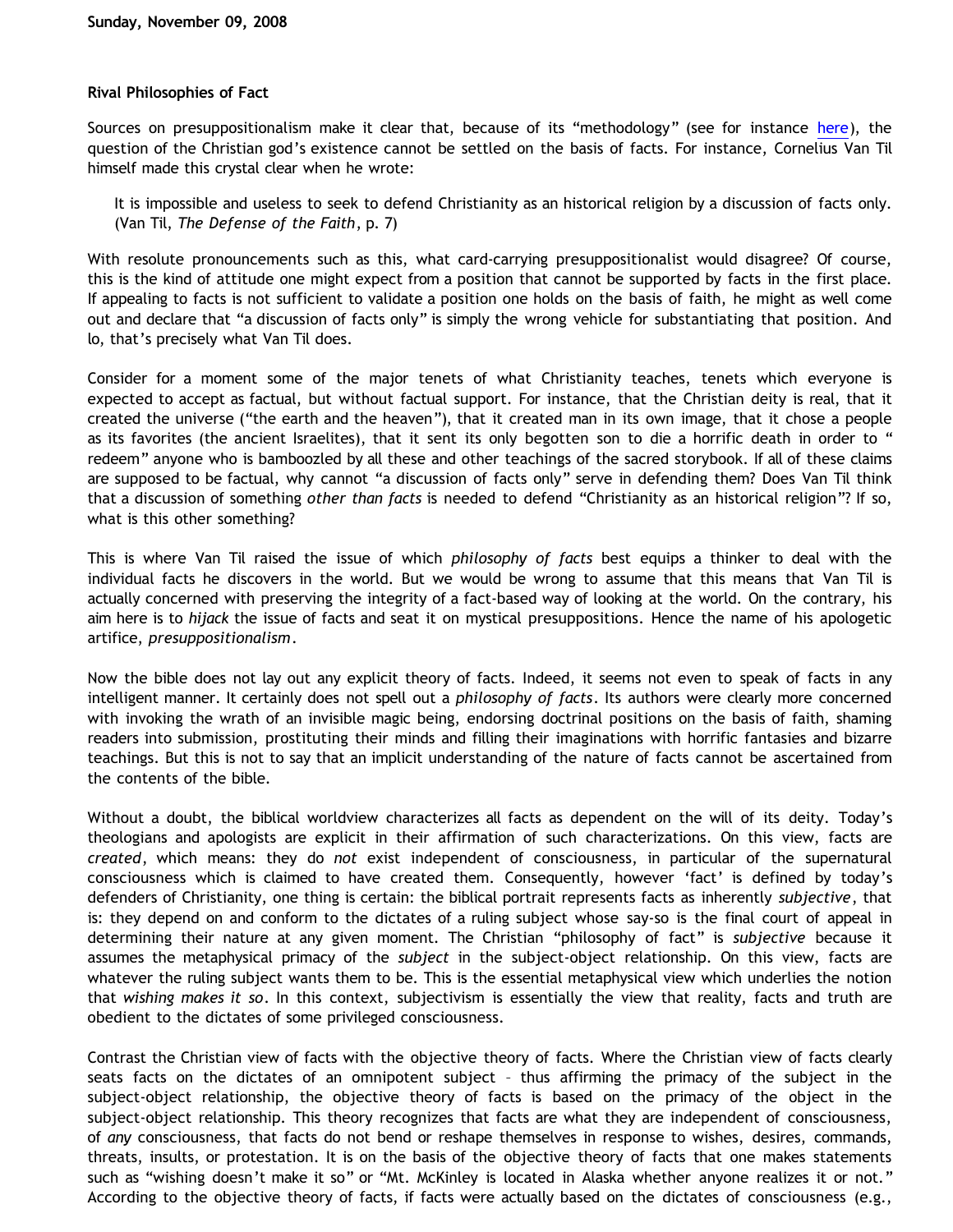will, wishing, preference, etc.), it would not make any sense to affirm anything as factual; all it would take is another consciousness to come along and say it's not a fact, and reality would obey. For this reason, it should be clear that the Christian is borrowing from a non-Christian conception of facts whenever he makes statements like "God exists even if no one believes it." For on the Christian view, as we have seen, facts conform to consciousness, which can only mean that facts are not objective according to the Christian view.

Van Til made it clear that, on the Christian view, we cannot rely on facts, for they have no inherent stability whatsoever:

God may at any time take one *fact* and set it into a new relation to created law. That is, there is no inherent reason in the facts or laws why this should not be done. It is this sort of conception of the relation of facts and laws, of the temporal one and many, embedded as it is in the idea of God in which we profess to believe, that we need in order to make room for miracles. And miracles are at the heart of the Christian position. (*The Defense of the Faith*, p. 27)

On this view, it may be a fact *this moment* that Mt. McKinley is located in Alaska. But, since the Christian god " may at any time take one *fact* and set it into a new relation to created law," who but the ruling consciousness knows where Mt. McKinley may be in the next moment? The ruling consciousness may decide to relocate it in southern Japan, or Tanzania, or Laos. The flexibility that Van Til reserves for facts in relation to principles of thought certainly affords this.

Now Van Til is explicit in telling us that his worldview needs this kind of facts-in-flux view of things "in order to make room for miracles." And it's not just that facts can change at random; since 'random' is actually an epistemological concept, the changes that facts undergo in this context would be random so far as the believer is concerned. But this is a mere incidental outcome that the believer has to deal with in his worldview. Even more than this, since this view represents facts as subject to deliberate, intentional change, there would be no identifiable causality to the changes taking place traceable to the nature of the facts themselves. The changes that facts would undergo, on Van Til's view, would bear no relation to their nature, but depend completely on the whim of an invisible magic being whose "counsel" or "plan" is an utter mystery to the believer. He just has to go along with the flow, imagining that anything and everything that happens around him is being choreographed by a supernatural, reality-ruling consciousness whose exercise of will historically (per the bible at any rate) includes such notable and examples as turning water into wine, enabling men to walk on unfrozen water,

According to the Christian "philosophy of fact," facts are *creations* of a supernatural consciousness. On this view, facts are essentially [wished](http://bahnsenburner.blogspot.com/2006/12/wishing-and-christian-deity.html) into existence by an omnipotent conscious being. This is explicitly held to be the case for *all* facts. Writes Van Til:

God is the creator of every fact. (*Christian Theistic Evidences*, p. 88; quoted in Bahnsen, *Van Til's Apologetic*, p. 378.)

Elsewhere Van Til writes:

The Christian starts his reasoning from the presupposition that what God, through Christ, says in the Scriptures is true. Accordingly all "facts" are God and Christ created and directed to the consummation of history." ("An Uncertain Sound: An Evaluation Of The Philosophy Of Hendrik Hart," 1971)

Christian apologist Mike Warren similarly exclaims:

All facts are God-created, God-interpreted facts." ([Christian Civilization is the Only Civilization\)](http://www.christianciv.com/ChristCivEssay.htm)

Of course, note that when statements like these are made, they appear as bare assertions, announcements which are to be taken on faith, on authority, on the implied threat of psychological or spiritual sanction. Readers are expected to feel compelled to accept these claims without objective support because they're supposed to believe that something bad will happen to them – either in the here and now of reality, or in the afterlife which awaits – if they don't' accept them.

Now a fundamental problem should be immediately obvious here. The Christian wants us to accept as *fact* the claim that his god exists. We are also told that, for the Christian, "the most basic fact of all facts is the existence of the triune God" (*Common Grace and the Gospel*, ch. 1). So it is a fact, we are told, that the Christian god exists. But we are also told that this "God is the creator of every fact," that "all facts are God-created." So was the fact that this god exists, also created by this same god? This seems quite illogical. To create anything, a creator-god would first have to exist. A thing cannot create the fact of its own existence. The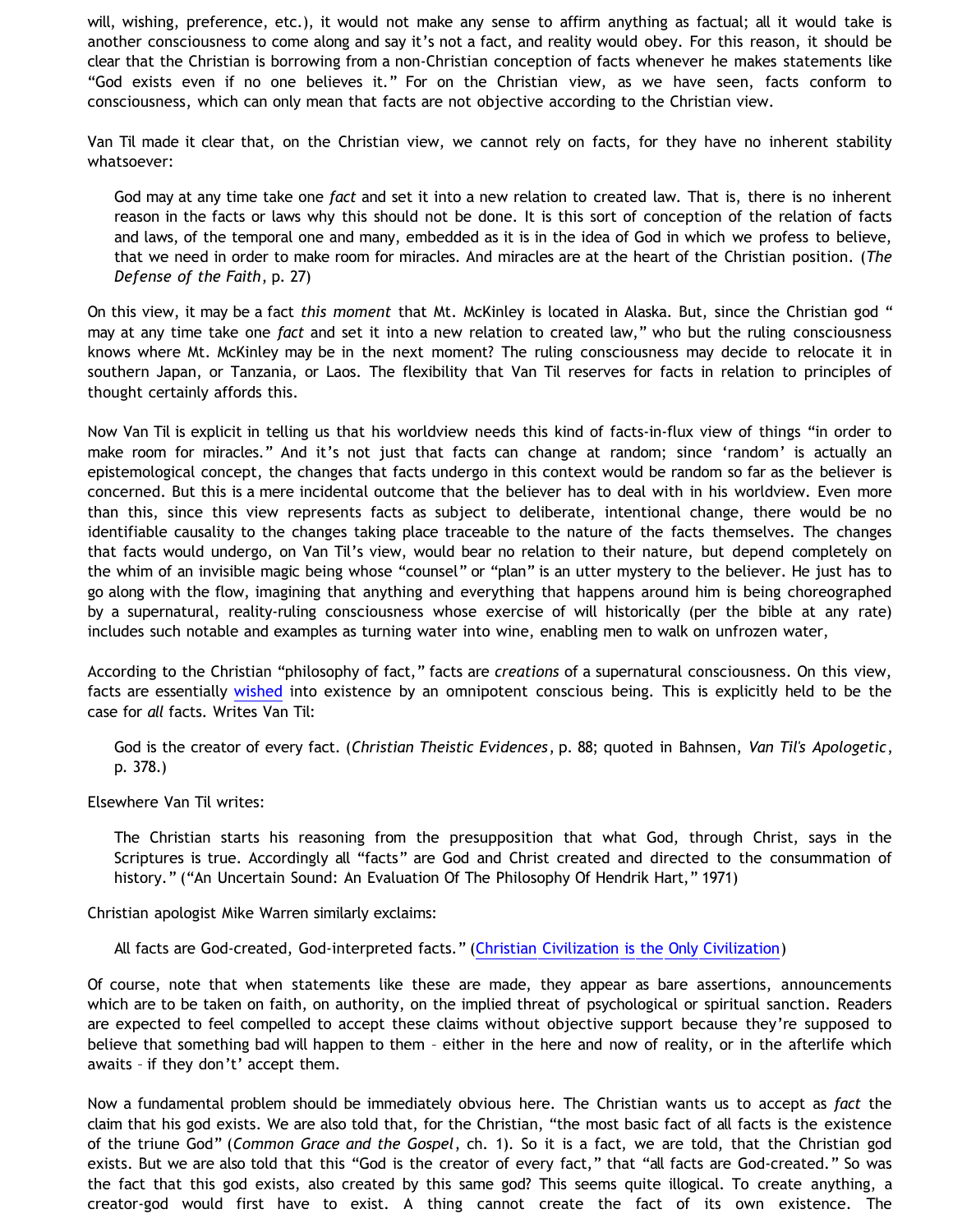presuppositionalist must allow an exception to the rule here, but this would split facts into two mutually exclusive categories, thus requiring duplicitous provisions in the Christian theory of facts. It would, in the case of its god's existence for instance, need to allow for at least some facts to be uncreated. But if any facts can be uncreated, why couldn't all other facts be uncreated? A little leaven leaveneth the whole lump.

Elsewhere Van Til writes

all facts in this universe are under God's control" ("The Resurrection As A Part Of Christian Truth," The Banner, 1939, Vol. 74, p. 339)

While this statement focuses on the facts which obtain within the universe proper, the same subordination of those facts to the dictates of the ruling consciousness is maintained. Anything we take as factual in the universe is subject to revision according to the ruling consciousness' divine whims. According to a rational worldview, It's a fact that apples come from apple trees. But on the Christian worldview, this is only factual so long as the Christian god desires to keep it that way. It could decide to change this fact, such that apples instead come from cucumber plants or from fish anuses. In the end, on the Christian view, it's the *desires* of the Christian god which are absolute, not the facts we discover in reality. Talk about reducing a worldview to absurdity!

But this systemic embrace of absurdity at such a fundamental level of thought does not keep believers today from endorsing it. For instance, in his blog entry [What Are the Facts? \(Repeat\),](http://puritanismtoday.wordpress.com/2007/09/25/what-are-the-facts-repeat/) Gavin Beers quotes Christian apologist R.J. Rushdoony as follows:

For the Christian, all factuality is God-created and the product of His eternal purpose; all facts are thus totally rational, becasue [sic] the mind of God is behind them, and their reality is thus more than physical and natural.

The view expressed here repeats the same major problem for the Christian "philosophy of fact" which we saw above, for it presupposes that for facts to be rational, "the mind of God" must be "behind them." In other words, all facts must have been created by the Christian god. Without this element of having been created by the Christian god, so the reasoning goes, no fact would be intelligible. Again, this can only mean that, if it is a fact that the Christian god exists, either the Christian god created this fact (which, as we saw above, is nonsensical), or qua fact it is unintelligible. This is quite a dilemma for the Christian, but it is unavoidable given the predominant view of facts affirmed in these statements. Since to say that a being created the fact of its own existence would commit the fallacy of the stolen concept (by characterizing such a fact as the product of a creative act, such a claim would require that the fact in question did not obtain prior to its creation, and yet the alleged fact in question is that the creator of all facts exists), the unavoidable implications of the view expressed here render it completely absurd and nonsensical. And yet, this is what can be expected from the Christian " philosophy of fact" that Van Til affirms as essential to his worldview and its proper defense.

The Christian view would then need to affirm two fundamentally different conceptions of facts, one pertaining to uncreated facts (which, per the statements quoted above, are apparently not allowed) and one pertaining to created facts. And even though it's clear that Van Til and other presuppositionalists do not make such provision, such duplicity would be required in order to stave off the absurd internal implications that have hitherto been identified, and yet it would also create further problems. For analytic philosophers, this view of factuality seems quite a death knell. Facts which have traditionally been taken as "necessary" suddenly become "contingent," since all facts on the Christian view were "created." The fact that 2+2=4, for instance, was "created" by the Christian god. Of course, not all Christians would agree with this implication; but given the exhaustive pervasiveness of the presuppositionalists' assertions, absurdities like this are an unavoidable by-product of the Christian theory of facts.

But the absurdities do not stop there. The problem is bigger than just its implications for the fact that 2+2=4. If facts are dependent upon someone's *will*, as the Christian worldview holds, then obviously those facts have no necessary content of their own. Facts, on such a view, are not necessary, but utterly contingent, contingent upon the will of the being said to have the power to create and alter them. On such a basis, one could never claim to really know any facts, for any fact he might claim to know could be altered at any time without his knowing it. Certainly believers do not expect their god to seek their consent or approval before altering any facts it has chosen to alter. One might say, for instance, that it's a fact that dogs are mammals; but since this fact was "created" by the Christian god and this god can revise it at any time, it could change: dogs could suddenly become reptiles on this view. Christians like to reply to this kind of objection by saying that their god has a rational nature, that it wouldn't act against its nature, etc., none of which is very convincing against the relief of the sovereignty it is said to possess over the universe and its means of revelation to man via miracles. After all,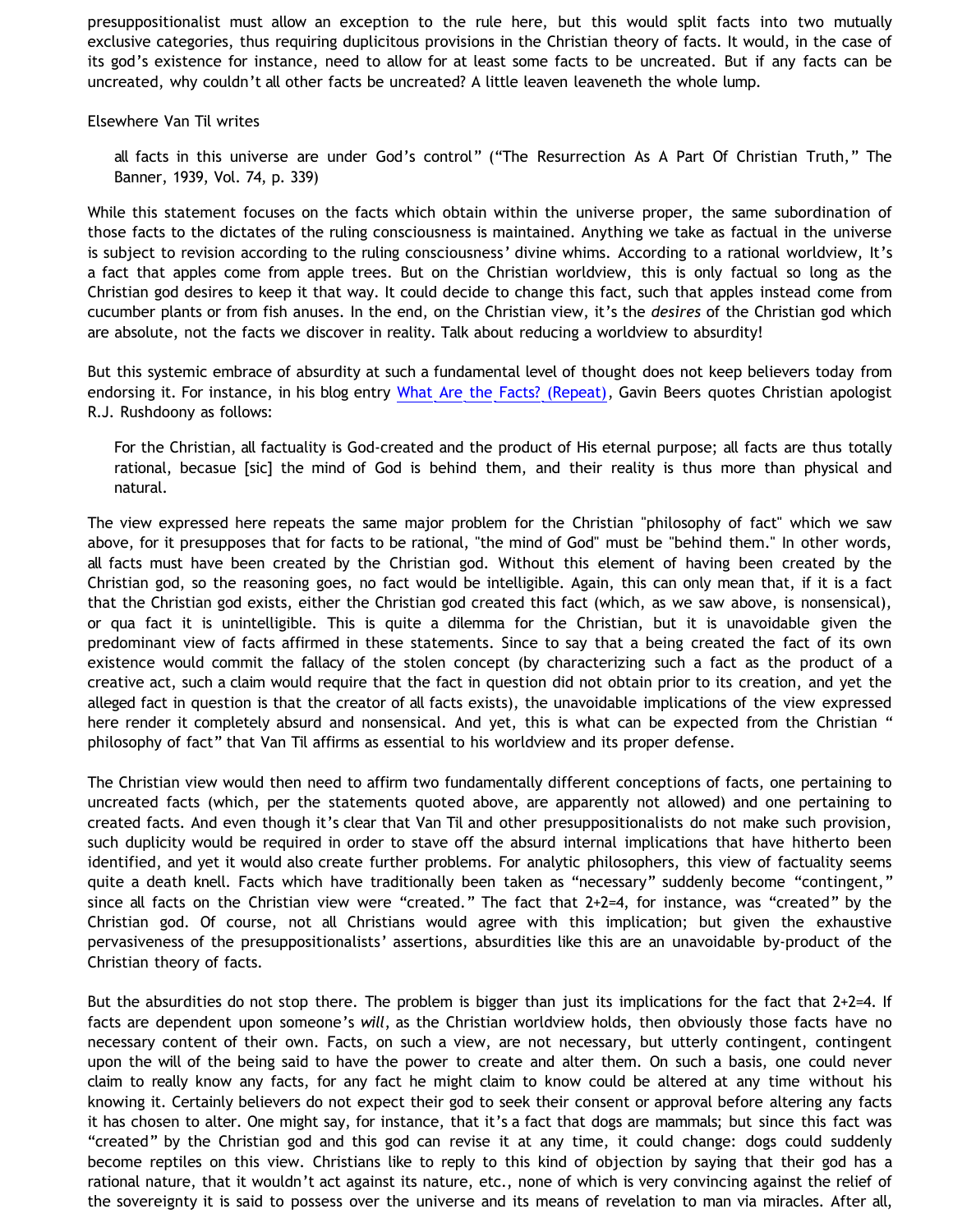we can affirm the fact that John F. Kennedy is dead, but the Christian god, if it were real, could resurrect the assassinated president at any time if it wanted to. Again, its wants, desires, wishes and whims hold metaphysical primacy over the domain of factuality. Ironically enough, such responses in essence come across as de facto denials of divine omnipotence: while they claim that their god is omnipotent, it has apparently chosen not to exercise it outside the confines of a self-inflicted straitjacket. Why? Appeals to "divine rationality" ring hollow, since no Christian would say that his god's miraculous interventions in history, as recorded in the Old and New Testaments, were irrational. Such "rationality" as the Christian conceives of it includes not only the "natural order" of things as we actually perceive them in the world, but also any revision of them (e.g., miracles), however temporary.

And let's not forget another important doctrine of Christianity: the doctrine of malevolent spirits. While Christians might claim that their god would not transform dogs from mammals into reptiles, who is to say that demons and devils cannot or would not? Indeed, the problem still persists, especially when we factor in the claim that supernatural beings other than just the Christian god are said to lurk "back of" the objects we perceive in the world. Mischievous and nefarious, demons, devils and other spooks are supposed also to inhabit the supernatural realm and wield influence over the "created order"; indeed, the bible itself claims that the leader of these malevolent spirits, Satan, is "the prince of this world" (cf. Jn. 12:31, 14:30, 16:11). As supernatural beings which have the power to take possession of human beings (cf. Mt. 4:24, 8:16, 28, 9:32, 12:22; Mk. 1:32, 5:15-18) and manipulate, deceive, and misguide them, they too have the ability to meddle with man's efforts to know facts.

So really, what we have in the Christian theory of facts is not fully disclosed by its spokesmen: not only does the Christian god hold metaphysical primacy over the facts of the world, but so do other alleged supernatural beings.

Of course, Christians themselves have shown that, even on their own terms, it is notoriously difficult to distinguish "the supernatural" from the imaginary. I surmise that this is because there is no fundamental distinction between the two. In the end, since Christianity actually asserts the primacy of the supernatural over the realm of facts, believers are really telling us that *the imaginary* holds metaphysical primacy over *the actual*, since they claim such primacy on behalf of their imaginary spirits.

Notice how all this systematically destroys any potential for knowledge of the world. If any of these spirits are able to alter the identity of things which exist (such as turning water into wine), or cause them to act against their natures (such as enabling human beings to walk on unfrozen water), who is to say that none of them could alter our memory of the past, or even change history without us knowing it? Surely the Christian god is not bound to the temporal order of the universe, is it? Since the Christian god can at any time, we are told, take any fact and put it into a new relationship with created law, who is to say our memory of things we have done or witnessed could ever be accurate? I remember getting my driver's license when I was 16 years old, for instance. But if I believed that such a being as the god Christianity describes and worships were real, that memory could be completely false. Maybe I was 18 when I got my license, or 26, or maybe I never got one, or maybe I was born with it already in hand and just don't know this. Or, it could be true today that I got my license at 16, and false tomorrow, and then true again the next day. What is to stop an omnipotent being from revising the past in such a manner? Does the believer himself presume to be able to stop this? If he says that no one, including the god he claims to worship, can alter the past once it has happened, then clearly he's telling us that neither his god nor any other being is truly omnipotent, or at any rate that his god has the same relationship to the past that we have. If he says that his god can go back in time and revise history, but simply wouldn't, then the believer sets himself as the author of his god's plan: his god does whatever he imagines it does. And of course, what would keep an actually existing sovereign deity from *deceiving* me into believing that I ever got my driver's license in the first place, let alone at 16 years old? Blank out.

Avoiding a "direct appeal to facts" is essential to the presuppositional approach to defending Christian theism or settling the debate between believers and non-believers. As Van Til himself states:

The method of reasoning by presupposition may be said to be indirect rather than direct. The issue between believers and non-believers in Christian theism cannot be settled by a direct appeal to "facts" or "laws" whose nature and significance is [sic] already agreed upon by both parties to the debate.(*The Defense of the Faith*, p. 100)

Here Van Til adds a new qualification to the treatment of facts in his apologetic treatment. He says that the debate between believer and non-believer "cannot be settled by a direct appeal to 'facts' or 'laws' *whose nature and significance is [sic] already agreed upon by both parties to the debate*." Of course, if the believer holds that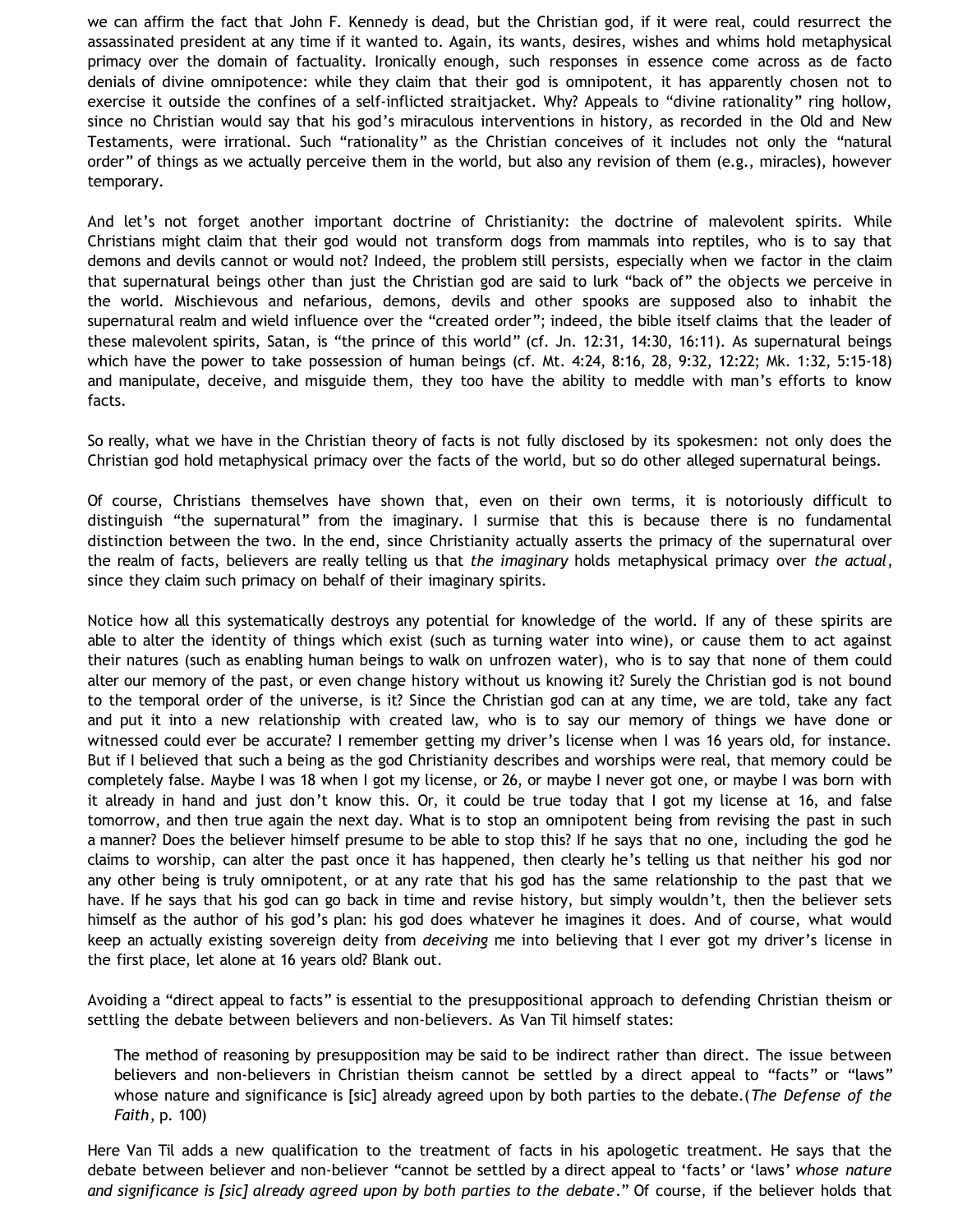"God is the creator of every fact" and that "all 'facts' are God and Christ created and directed to the consummation of history," as we have already seen Van Til affirm, while the non-believer (particularly if he subscribes to an objective view of reality) recognizes that facts are not subject to conscious intentions, then there probably is no such agreement between them. On the Christian view, facts are creations of consciousness, open to revision according to divine whim, while on an objective view facts are what they are independent of consciousness, regardless of who likes it, regardless of who disapproves. The two positions are diametrically opposed from their very foundations. And yet, since both the believer and the non-believer live in the same reality, they do in fact have many points of 'common ground' in [metaphysics,](http://bahnsenburner.blogspot.com/2007/03/common-ground-part-3-metaphysics.html) [epistemology](http://bahnsenburner.blogspot.com/2007/03/common-ground-part-4-epistemology.html) and [ethics,](http://bahnsenburner.blogspot.com/2007/03/common-ground-part-5-ethics.html) only the believer has a confessional motivation to deny this fact outright, or interpret it in favor of protecting his confessional investment by means of [assimilation.](http://bahnsenburner.blogspot.com/2008/06/stolen-concepts-and-intellectual.html)

Notice how Van Til puts defining importance on whether or not the nature and significance of facts are "agreed upon by both parties to the debate." Why should their agreement or disagreement on these things matter if in fact the facts in question are indeed factual? Shouldn't the fact that they are factual matter more? Apparently not for Van Til. Van Til takes the Christian command to "come out and be ye separate" (II Cor. 6:17) very seriously. It seems that what is of primary importance for Van Til, since he names no facts to begin with, is division between believer and non-believer for the sake of division as such. Agreement with the non-believer is to be avoided at all costs, even at the cost of an objective understanding of facts. The impulse for all this is the believer's determination to imagine a supernatural consciousness "back of" everything we perceive and discover in the world. Van Til makes this crystal clear when he writes:

I could believe in nothing else if I did not, as back of everything, believe in this God. ("Toward A Reformed Apologetic," 1972)

Since upholding and defending such imaginations as if they reflected "absolute reality" – a reality that is even more real than the reality in which we live, move and have our being on a daily basis – is of prime importance to someone like Van Til, it's no surprise that the antithetical divide between himself and those who do not indulge in such imaginations is emphasized like this.

An obvious outcome given Van Til's stated view is that, if the non-believer disagrees with the believer at any point, this fact itself is a creation of his god. This points right back to the alleged creator of facts as the cause for such disagreement and division. It makes no sense to hold the non-believer accountable for his disagreement with the believer, or for any position he might happen to hold, for if he holds a certain position, on Van Til's view the fact that he holds it is just another of his god's creations: his god obviously wanted it this way. The unavoidable implications of determinism serve only to reduce any accountability on man's part to "God made me do it." So the common presuppositionalist strategy of urging the non-believer to "account for" his non-belief or any position he might affirmatively take on any issue, is rather farcical: the non-believer only needs to point out that the apologist, according to his own presuppositions, is looking in the wrong place for the explanations he has asked for.

Instead of focusing on any specific facts themselves, Van Til thinks the debate stems from something prior to facts. Van Til explains:

The question is rather as to what is the final reference-point required to make the "facts" and "laws" intelligible. The question is as to what the "facts" and "laws" really are. Are they what the non-Christian methodology assumes that they are? Are they what the Christian theistic methodology presupposes they are? (*The Defense of the Faith*, p. 100)

Van Til makes it clear that, for his worldview, facts are clearly not primaries. Something takes priority to facts, and logically, whatever this something is that exists before them must be something other than factual, for he makes it clear that there is something which precedes facts. Van Til's statement here would serve no purpose if that which comes before facts is just another bunch of facts; it must be something other than facts, it must be *non-factual*. Van Til calls it "the final reference-point," but does not explicitly state what he means by this in this section of his book. To find clues as to what Van Til means here, we look further in his book:

The final point of reference in all predication must ultimately rest in some mind, divine or human. It is either the self-contained God of Christianity or the would-be autonomous man that must be and is presupposed as the final reference point in every sentence that any man utters. (Ibid., p. 215.)

What Van Til states here supplies a portion of the context missing from his previous statement about the need to identify "the final reference-point required to make the 'facts' and 'laws' intelligible." And it is quite clear: for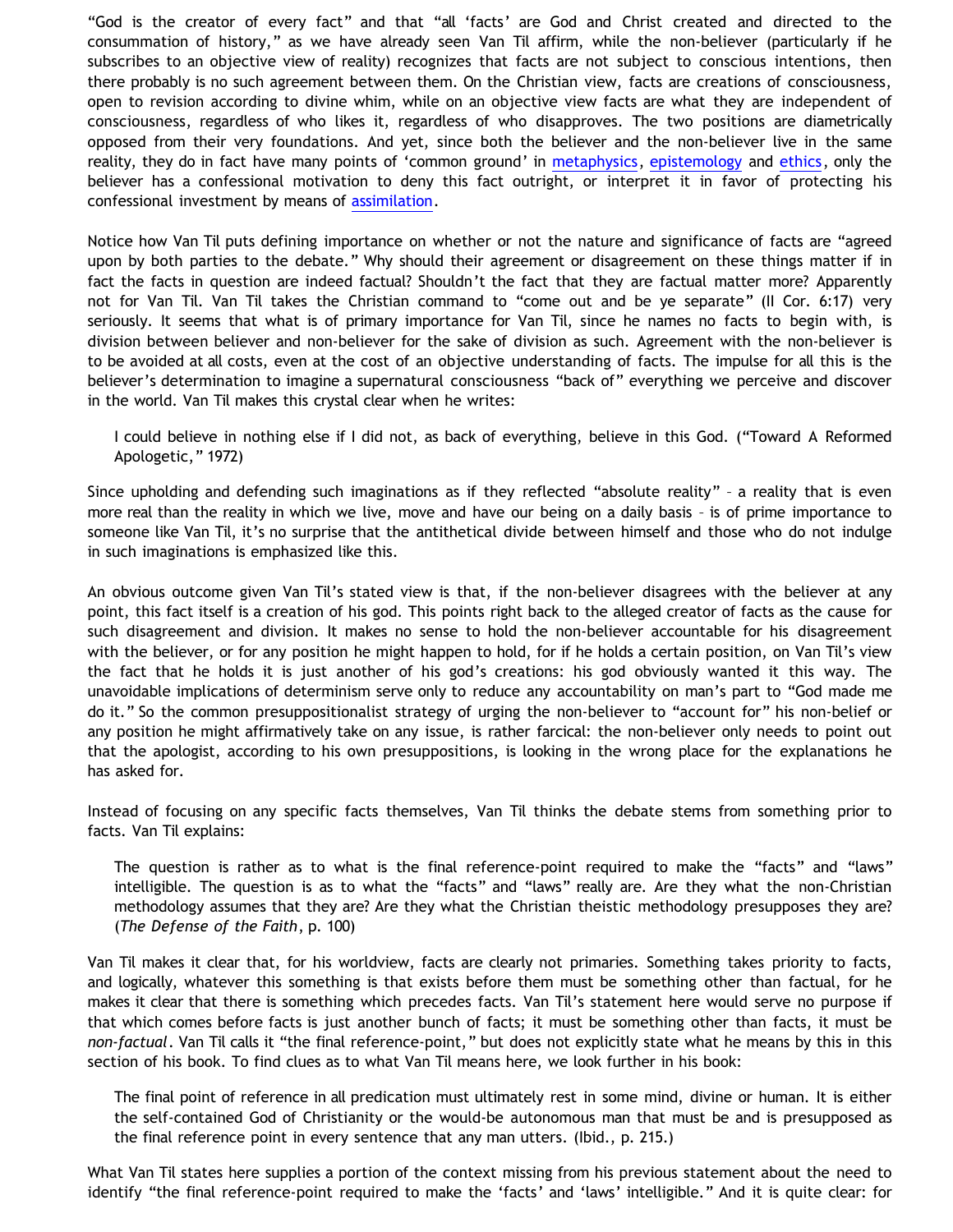Van Til, "the final-reference point" which makes laws and facts intelligible must be *subject* in the subject-object relationship, either human or supernatural. So far as I can find, Van Til provides no argument for his view that " the final point of reference in all predication must ultimately rest in some mind, divine or human." Indeed, it is not entirely clear what exactly this is supposed to mean, so I have little choice but to interpret it literally. A point of reference would, as I understand it, be some object to which one's identifications (which would include predication) and judgments refer. Van Til may have meant something else (he seems to treat the objects of cognition as unnecessary), but if so I would say that he has expressed himself quite poorly. Even some of Van Til's own devoted followers have complained about Van Til's "'torturous English', his redundant and unclear style, his penchant for sloganeering, and his disorganized presentation of themes" (Michael Butler, "The Transcendental Argument for God's Existence," in Schlissel's *The Standard Bearer: A Festschrift for Greg L. Bahnsen*, p. 70). Regardless, it seems that Van Til can only mean that, for his "philosophy of fact," a *subject* must hold primacy over all objects in order for predication of facts to be possible. From the very outset, this rules out the primacy of objects in the subject-object relationship, which means it rules out all objectivity. On an objective orientation, the "final point of reference" would the facts of reality themselves, beginning with the fact that existence exists, since it is understood on the objective view that facts obtain independent of consciousness; they do not conform to conscious intentions. The "the final point of reference" would not be a mind, as if a mind could dictate what reality consists of or what it should be. A mind needs content, just as consciousness requires an object, and that content must come from somewhere. On an objective view, that content ultimately comes from what is perceived, the objects of awareness; on the theistic view, the mind creates its own content, consciousness creates its own objects.

So what about Van Til's last questions here? Are facts "what the non-Christian methodology assumes that they are?" Or, "are they what the Christian theistic methodology presupposes they are?" To sort this out, Van Til proposes the following two-step apologetic procedure:

The answer to this question cannot be finally settled by any direct discussion of "facts." It must, in the last analysis, be settled indirectly. The Christian apologist must place himself upon the position of his opponent, assuming the correctness of his method merely for argument's sake, in order to show him that on such a position the "facts are not facts and the "laws" are not laws. He must also ask the non-Christian to place himself upon the Christian position for argument's sake in order that he may be shown that only upon such a basis do "facts" and "laws" appear intelligible. (Ibid., pp. 100-101)

Regarding the second step, I have already noted its [parallels to sampling drug use](http://bahnsenburner.blogspot.com/2007/02/ominous-parallels-between.html). This step of the presuppositional apologetic very much resembles the kind of tactic an addict might use to goad non-users into the world of substance abuse. "Just try it. Once you do, you'll see how everything in this crazy world finally makes sense!" I prefer a more scientific route, analyzing the chemical causality of the substance on the brain, thus understanding why the drug alters its users' behavior so drastically. This is essentially what I have done above, by pointing out how the Christian theory of facts is fundamentally subjective, thus obliterating the very concept 'fact' in its destructive wake.

The very last statement Van Til makes is especially curious, given the way he words it. He wants to show the non-believer that "only upon such a basis do 'facts' and 'laws' *appear* intelligible." Van Til's own pupil, Greg Bahnsen, points out that "the Bible distinguishes between appearance and reality" (*Always Ready*, p. 181). Even Proverbs 14:12 warns that "there is a way which seemeth right unto a man, but the end thereof are the ways of death." So in Van Til's case, while "facts" and "laws" as his worldview conceives of them may *appear* "intelligible, " his own worldview tells us that this may be only a mirage. Van Til needs to give more assurance than his customary unsupported assertions and catchy slogans to make his case. And given the points we've seen so far, such a venture would be hopeless from the very start.

But what about what "the non-Christian methodology" assumes facts to be? Isn't this racked with problems of its own? Well, it depends on which "non-Christian methodology" we're talking about. A non-Christian methodology would be any which is not Christian, and there's lots of those. Most thinkers, regardless of religiosity, do not walk around with a fully developed "philosophy of fact" formulated in their minds. However, in spite of its difficulties, some general features of fact theory can and should be explicitly articulated, specifically with regard to the orientation between subject and object. A philosophy of facts which human beings can apply in their lives must at minimum comply with the primacy of existence, and do so without compromise. Compromising the primacy of existence can only lead, if left uncorrected, to a blurring between reality and fantasy, which is the very bloodline of a mystical worldview (such as Christianity). To my knowledge, Objectivism is the only worldview which identifies the primacy of existence as a fundamental principle guiding human cognition, and which takes it seriously in its effort to develop a worldview consistent with that principle. Given the incontestable truth of this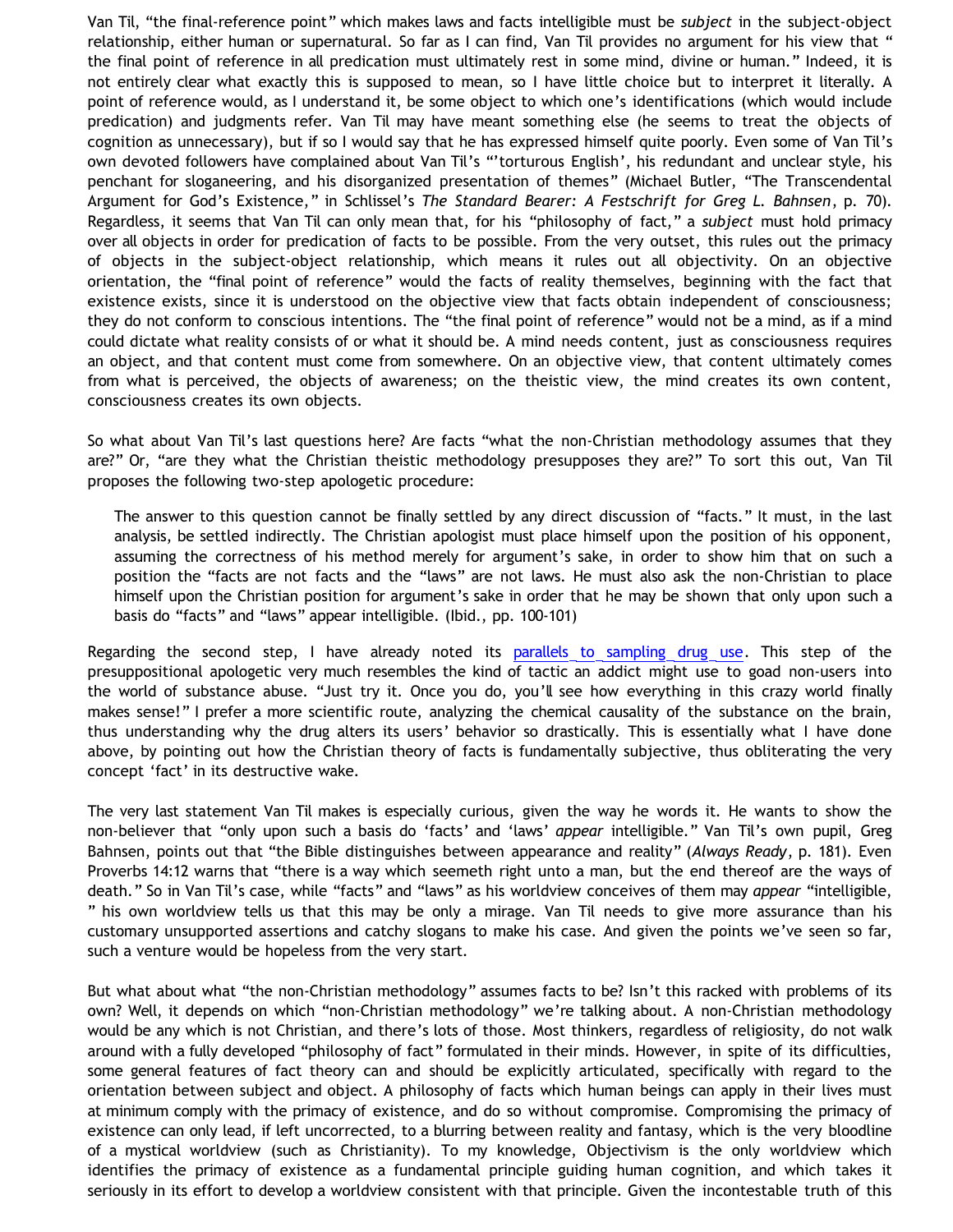principle, the only philosophy of fact worthy of its name must stand in accordance with the primacy of existence, the essence of the principle of objectivity, for facts are objective, and a worldview dealing in facts must provide understanding of this from its very foundations. At the very least we can conclude that one should not look to Christianity for such principles.

by Dawson Bethrick

Labels: [Facts](http://bahnsenburner.blogspot.com/search/label/Facts), [Primacy of Existence](http://bahnsenburner.blogspot.com/search/label/Primacy%20of%20Existence)

*posted by Bahnsen Burner at [6:00 AM](http://bahnsenburner.blogspot.com/2008/11/rival-philosophies-of-fact.html)*

# **16 Comments:**

[M](http://www.blogger.com/profile/09445387965157596566) said...

For the last time Dawson, write a damn book against this stuff. You're wasting your time publishing this stuff online.

Also, nix the whole Objectivism bullshit; real philosophers don't take it seriously for valid reasons. I was initially attracted to it in high school (like many fake high school intelligensia), but I abandoned it when I recognized it as the adolescent, sophomoric, pedestrian "philosophy" that it is. It's stupidly circular and poorly argued for; more often than not disguising assertion as argument.

Ayn Rand is to philosophy as Lyndon Larouche is to politics. Objectivists are the Scientologists of philosophy and "Atlas Shrugged" is its "Dianetics" equivalent. They are the street preachers of philosophy. They as embarrassing to professional philosophers as the lone, dogged and obnoxious "9/11 Truther" is in a meeting of structural engineers or the token "Reiki healer" is at an NIH meeting. People usually give up Objectivism at about the same way others learn that their "Anime" (or "Manga") obsession is seriously lame and, usually, maturity dawns on them when they emerge from their parents' basements, throw away their "Ron Paul 08" signs and t-shirts, and attempt to become thinking adults and abandon their "high-school intelligensia" image. They stop asking "Who Is John Galt?" and start asking, "Who fucking cares?"

There's a reason Peikoff is so damn lonely. More often than not, Objectivists are as insulated in their worldviews and their "apologetics" as the goddamn Calvinists.

[November 09, 2008 12:05 PM](http://bahnsenburner.blogspot.com/2008/11/3897026522719715059)

[madmax](http://www.blogger.com/profile/14375140131881725965) said...

M,

There is not one argument in that entire diatribe. Its pure ad hominem, nothing more.

[November 09, 2008 3:14 PM](http://bahnsenburner.blogspot.com/2008/11/7769481530578583055)

[Phoroneus](http://www.blogger.com/profile/05875277758226860200) said...

I guess the jig is up, come on everyone let's hastily reject Objectivism due to the random insults hurled at us about how adolescent it is. We all know none of us accepted it in order to actually learn about the universe but instead did it to pretend to fit into a high school clique.

Right?

[November 11, 2008 8:18 PM](http://bahnsenburner.blogspot.com/2008/11/7107114168786095833)

# [Bahnsen Burner](http://www.blogger.com/profile/11030029491768748360) said...

That's right, Phoroneus, we all want to hide in a high school clique. M really made us there! I must really be the odd man out, though. I never heard of Ayn Rand back when I was in high school, my parents' house did not have a basement, I never had a "high school intelligentsia" image, and I was not a supporter of Ron Paul (never really knew much about the guy). I also didn't know that Peikoff was lonely. If that's true, maybe I should give him a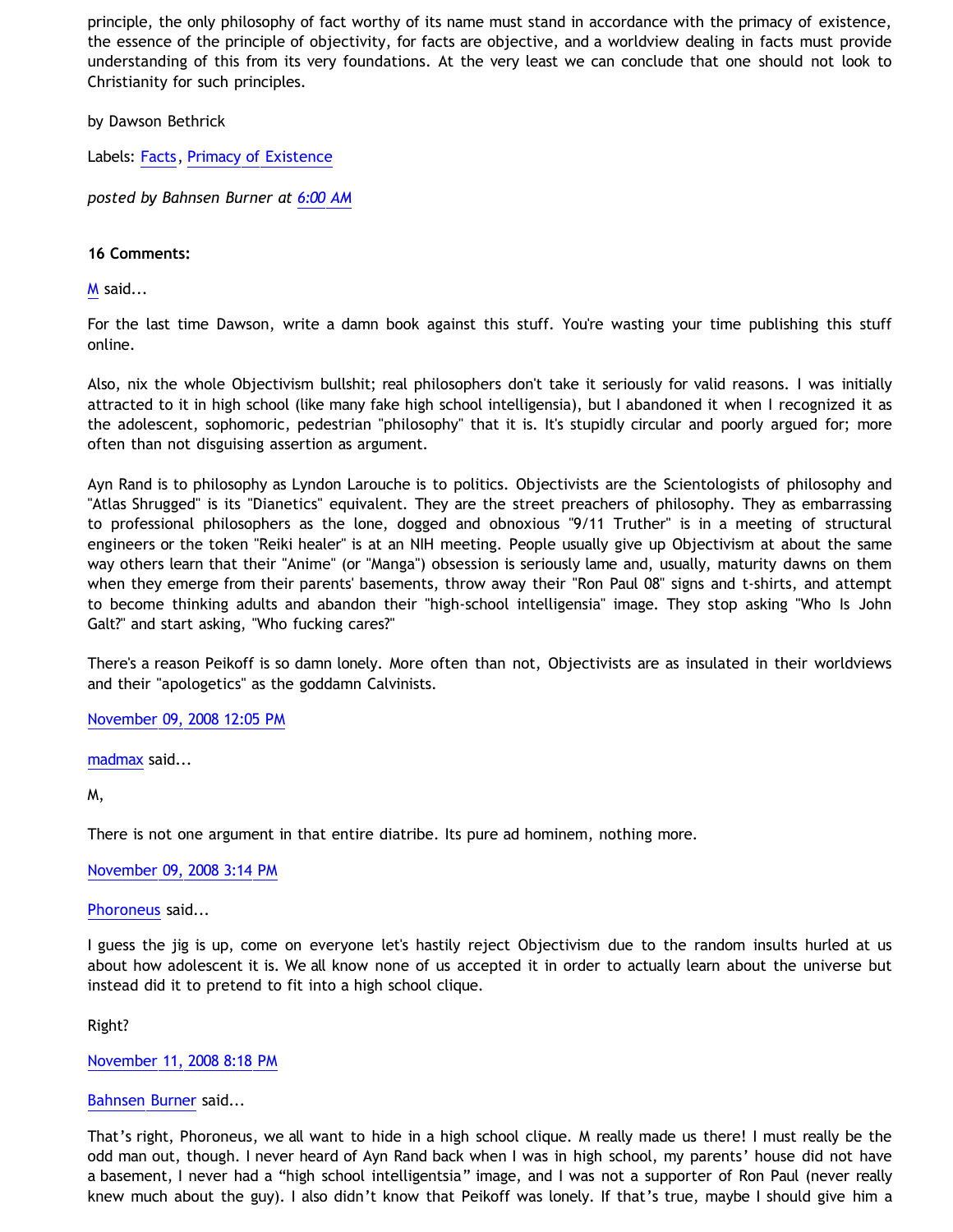call one of these days. As for "poorly argued for," M has us at a disadvantage on that score: as Madmax pointed out, I don't see one argument anywhere in M's delicious diatribe.

Like other detractors of Objectivism, M would do well to realize that the only alternative to Objectivism is some form of subjectivism (let his own words serve as a case in point). Perhaps he does realize this and intends on remaining a recluse in his own subjective realm. Too bad – it's a big world out there, and there's so much to see, do and accomplish. As for your average "professional philosopher," it's true – Rand is an outsider (which is indescribably refreshing), and they don't like outsiders very much. With the kind of foam and froth that Rand's writings have apparently inspired among the college in-crowd, she must have posed quite a threat! And with the vacuous non-argument which that crowd seems only capable of generating, I can see why.

Toodles! Dawson

[November 12, 2008 5:47 AM](http://bahnsenburner.blogspot.com/2008/11/1680590245280718059)

[mgarelick](http://www.blogger.com/profile/14939348959400629186) said...

*So the common presuppositionalist strategy of urging the non-believer to "account for" his non-belief or any position he might affirmatively take on any issue, is rather farcical: the non-believer only needs to point out that the apologist, according to his own presuppositions, is looking in the wrong place for the explanations he has asked for.*

I think there's a problem with this. It does us no good to remind the apologist that explanations of non-belief can't be found "according to his own presuppositions," because (unless I'm missing something) the apologist is asking the non-believer to account for non-belief within the non-believer's *own* thought system, in other words, to show that his worldview is sustainable on its own merits. Don't get me wrong here; I gag whenever I hear Craig or his ilk say "account for," and I'd love to hear a solid explanation of why it is gibberish.

[November 13, 2008 7:12 PM](http://bahnsenburner.blogspot.com/2008/11/8201893425471165671)

#### [Bahnsen Burner](http://www.blogger.com/profile/11030029491768748360) said...

Mgarelick: "I think there's a problem with this. It does us no good to remind the apologist that explanations of non-belief can't be found 'according to his own presuppositions', because (unless I'm missing something) the apologist is asking the non-believer to account for non-belief within the non-believer's *own* thought system, in other words, to show that his worldview is sustainable on its own merits."

I understand your point, and I'm certainly aware that this is the apologist's *stated* intention for directing the debate in this direction. But it is still farcical on several levels. For one, he's already pre-judged that whatever explanation you might give in your "account for" your views will be invalid, untrue, spiritually deficient, or what have you. He's got a lot of canned objections which he's waiting to pull out in order to discredit you and essentially make you look silly, stupid, intellectually inferior. (This is especially the case if his peers are watching in the audience; it's all for show.) He's not really interested in what your position is (look how many times I've had to re-explain the same thing to certain apologists who have challenged me!), he's only interested in *destroying* it, for the very idea that you might possibly have a well-grounded position is itself a threat to his faith (that's how tenuous it is). Given the apologist's "presuppositions" (i.e., confessional commitments), the non-believer would be perfectly right to say to the apologist, when asked to "account for" his non-believing views, "According to your views, your god made me this way. Why are you asking me? No matter what I tell you, you're going to think it's wrong, and yet on your position, your god saw to it that I would think the way I do. So you're calling the knowledge that your god put in my head 'wrong'."

But what's even more farcical about the apologist's ploy to have the non-believer "account for" some " presupposition" (e.g., the uniformity of nature, laws of logic, objective moral principles, etc.), is the fact that the apologist is trying to divert attention away from his Christian views and onto the non-believer's views, to put the non-believer on defensive. It's all part of shifting the focus in order to thwart any opportunity the believer might have for scrutinizing the Christian position. It's all part of a game of deflection that the apologist has been coached to play. He wants to keep the attention off of Christianity at all costs. He does not teach his views and why they are true, worthy of assent, etc. He wants to bully. As Rand pointed out, faith and force are corollaries. The "how do you account for X" ploy is a verbal manifestation of this fact.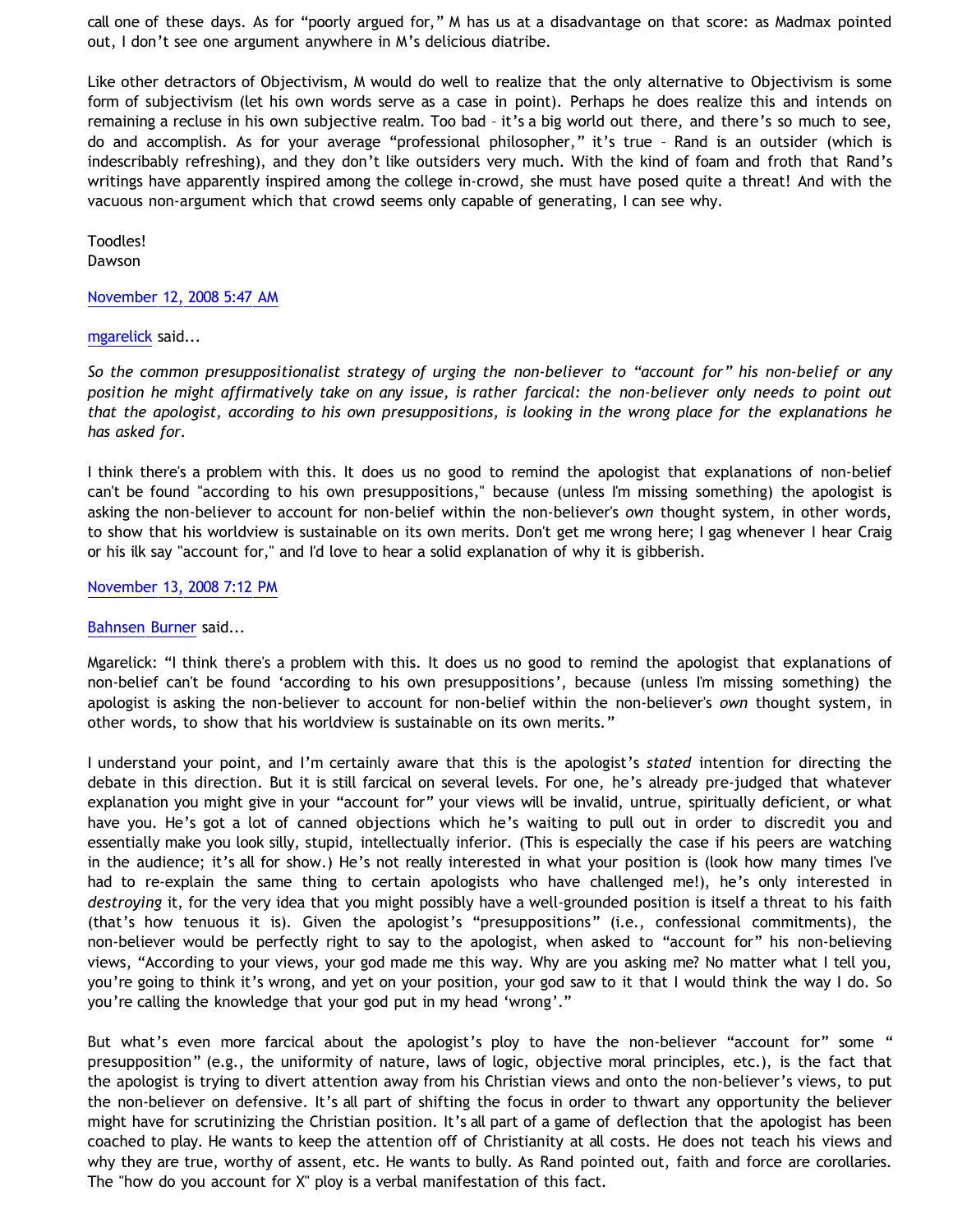Mgarelick: "Don't get me wrong here; I gag whenever I hear Craig or his ilk say 'account for', and I'd love to hear a solid explanation of why it is gibberish."

In some ways, I interpret the apologist's call for us to "account for" our views as a tacit cry of surrender to ignorance. He surrendered his mind long before this when he got to certain questions in life and gave up the quest by burrowing into the imaginary instead of into the facts. At some point when he confronted a question about reality, he surrendered, essentially saying "Duh, I donno, must be God did it!" Now he wants you to do the same.

Regards, Dawson

[November 14, 2008 5:41 AM](http://bahnsenburner.blogspot.com/2008/11/5541723515597585241)

[mgarelick](http://www.blogger.com/profile/14939348959400629186) said...

Dawson,

Thank you for the reply. I think all of your points about apologists have merit. Here's another way to approach the accounting problem.

I actually think that some apologists do a pretty good job of illustrating the difficulties of various nontheistic philosophies. Where they fail, as you point out, is in showing how theism solves these problems, *other than by fiat*. Example: "You can't account for the uniformity of nature, but we can because we believe in a rational god who created nature with uniformity."

My answer to the accounting challenge would be, "You're right -- I can't account for that; it's a very complicated problem, and I'm not going to declare it to be solved."

One of the central failings of theism, as I see it, is the inability to accept that the way things are may not be the way we want them to be. We want a "worldview" that is a tidy package, but we haven't actually achieved it on any principled basis. We want justice; it's upsetting to think that Adolph Hitler and Anne Frank have come to the same end, but that doesn't make heaven and hell any more likely.

[November 14, 2008 11:56 AM](http://bahnsenburner.blogspot.com/2008/11/3841370647548135153)

[Dr Funkenstein](http://www.blogger.com/profile/03620894198842461714) said...

Hi Dawson

I've been reading your blog for a while now, but haven't felt inclined to comment 'til now.

I have to agree with you on this paragraph:

*I understand your point, and I'm certainly aware that this is the apologist's stated intention for directing the debate in this direction. But it is still farcical on several levels. For one, he's already pre-judged that whatever explanation you might give in your "account for" your views will be invalid, untrue, spiritually deficient, or what have you. He's got a lot of canned objections which he's waiting to pull out in order to discredit you and essentially make you look silly, stupid, intellectually inferior. (This is especially the case if his peers are watching in the audience; it's all for show.)*

This is all very true. The whole shtick really is just a ploy to throw atheists (or at least those who don't put much stock in the idea of a god for whatever reason) off guard, before then proclaiming 'ah you don't have an explanation for phenomenon X (the laws of logic seem to be a favourite), therefore my worldview wins' when the non-Christian can't provide a satisfactory answer. For anyone not well initiated in philosophy (like me for example, although I have been trying to read up on the subject of late), it is quite easy to fall into the trap.

I noticed from your archives you have dabbled in a bit of debate with the Triablogue in the past - certainly their members are quick to indulge in ridicule if an atheist makes any mistakes in their debate. However, I have found via doing a little more reading and that with a bit of probing it becomes apparent that the presuppositionalist assertions are just flimsy rhetoric - they are never clear what they mean when they say 'account for', and as you say happily dismiss any potential explanation proffered out of hand. for example, Stephen Law pointed out on his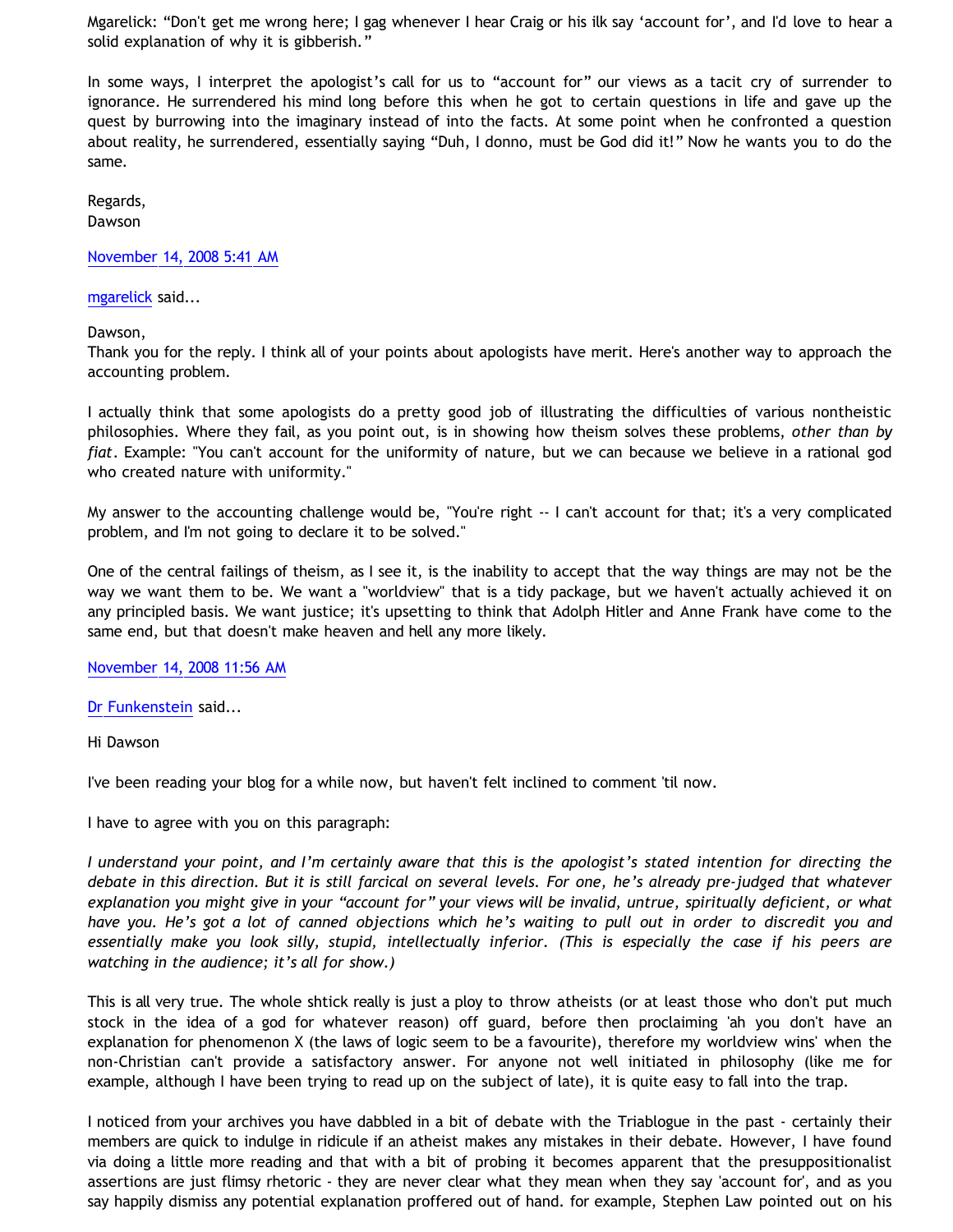blog that the laws of logic could simply be brute facts of the universe/existence. Of course, when I borrowed this point and used it in a debate, it was dismissed out of hand - yet presuppositionalists happily assert that the laws of logic 'flow from God's nature ie are simply a brute fact of God, or words to that effect. It's all fairly ridiculous, and seems to be an attempt to package various axioms and so on into one giant discount deal for the theist their 'account' for all these things basically boils down to 'dunno, Goddidit', which as most people realise is no explanation at all.

[November 14, 2008 6:15 PM](http://bahnsenburner.blogspot.com/2008/11/4622919159009020633)

[Bahnsen Burner](http://www.blogger.com/profile/11030029491768748360) said...

Hi Mgarelick and Dr. Funkenstein,

Sorry for the delay in my response – I've had a very busy last few days.

First, thank you for all your thoughtful comments. I am grateful to you not only for taking some time to read some of my work, but also to post your thoughts. I'm sure you're all like me, very very busy with your lives, trying to make things happen for yourselves. To take some time out of your day to write such thoughtful messages on my blog is truly an honor for me.

Mgarelick, I think you're right about apologists (some anyway) pointing out problems with various secular philosophies. Some are well rehearsed at this, to be sure, and there are many secular philosophies which suffer from various errors, making them "easy prey" for the apologist's talons. You might notice that apologists tend to seize on the more obvious problems though. For instance, if a position says something like "All knowledge needs evidence," they'll ask "What's the evidence for this claim to knowledge?" And although this can be answered (though not with some snappy soundbite), the proponent of the view in question is not likely going to have a satisfactory answer for it. Tellingly, the theist wants to take that unsatisfactory response as license to affirm any claim regardless of evidence (or lack thereof). Why else would he challenge it?

What's disconcerting, however, is how casually apologists assume that their rehearsed criticism will work against *any* and *every* non-Christian position. When I point out to apologists that their canned replies to strict empiricism, rationalism, logical positivism, existentialism, postmodernism, Humean skepticism, etc., etc., do not work against the Objectivist philosophy, the point never seems to sink in. It's as if they either aren't listening, are not teachable on such matters, or simply insist on a kind of self-inflicted stubbornness which paralyzes their maturation as thinkers. Maybe it's a combination of all three of these factors, or maybe it's something else (e.g., a commitment to defending a confessional investment, etc.). The causality for such impermeability will of course vary from individual to individual, or so I would think. I really am trying to be charitable, but perhaps that's a liability of my own.

As for the challenge to offer an "account for" some issue or debating point, I really have no problem with such challenges. I have sought over the years to develop my own responses, but as your own proposed response indicates, some issues are very complicated, and are not easily communicated. They have to be formulated with care, and the heat of debate is not a suitable time to do this. I'm confident that any question an apologist might pose can be answered, even though he may not like the answer. But his not liking the answer is neither here nor there. Sometimes the answer is pointing out a flaw in the question's assumptions (e.g., "If God didn't create the universe, where did it come from?").

Which brings me to your other point, namely that (in essence) theists do not like reality as it is, and consequently seek refuge in their imagination. He's frustrated with reality (it requires a lot of effort, there's a lot of trial and error, sometimes humiliating and even damaging failures, and it never seems to just snap into the shape he desires), so he runs with the idea that it is temporary and will pass away, and that he himself is eternal. And so long as he nourishes the hunger of the phantasms he imagines, he believes he'll be rewarded when he dies. As he indulges this fantasy, it can take on an all-consuming central role in his conscious life, so much so that he hungers and thirsts for it to be validated somehow. That's why he not only wants a debate, but anxiously prepares for debates, and desperately wants to prevail in debate. And debate for the apologist consists mostly of interrogating his opponent with the intent to entrap and uncover faults. He may even manufacture them if he can't find them quickly.

But I agree: suppose an apologist asks you how you "account for" the uniformity of nature. He's most likely going to accuse you either of offering an inadequate response or of begging the question. Indeed, how one might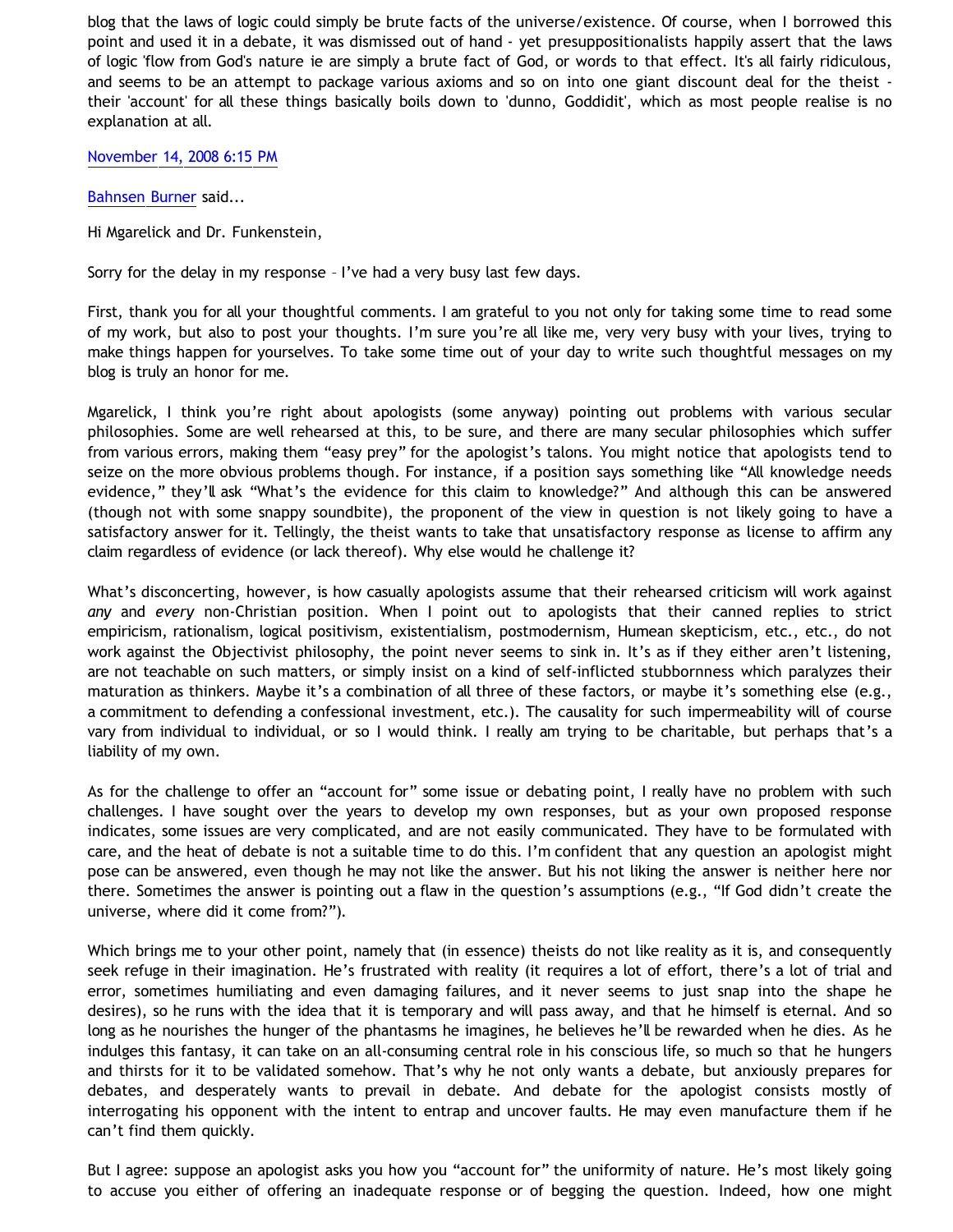answer this challenge in fact depends on what "account for" is supposed to mean. One apologist told me that "an account is a logical proof." So by this token, any attempt to "prove" the uniformity of nature is, by virtue of its service as a proof, going to assume the uniformity of nature. So like a spider waiting for a fly, he's going to be on the other end ready to say "You're begging the question!" This ploy is not only intended to discredit your proposed "account," it's also supposed to discredit your whole mind, including not only the conceptual framework by which you interact with the world and integrate new facts, but also all content, including your view of yourself, the sum of your experiences, your entire person and life history. All of these are supposed to be repudiated by this one supposed error. It's not an invitation, but a bully's demand to renounce reality as it is and to step into the realm of the imaginary as if it were the "ultimate reality."

How an individual may "account for" something like logic, the uniformity of nature, objective morality, etc., is really neither here nor there when it comes to a proof of a god's existence, unless of course that proof is founded on ignorance per se. See for instance my blog [Presuppositionalism and the Argument from Ignorance](http://bahnsenburner.blogspot.com/2006/02/presuppositionalism-and-argument-from.html). Suppose the apologist demands an individual to "account for" the uniformity of nature, and that individual turns out to be a 9-year-old kid. The 9-year-old kid may very well respond, "I don't know," and I wouldn't expect him to know. Does this therefore give license to insert "God" as the best "account for" the uniformity of nature? Indeed, there is a predatory nature to such apologetic tactics. Really, who is the lion roaming around seeking whom he may devour?

Dr. Funk asked about my interactions with individuals from Triablogue. Triablogue are stuck at Device 2: Discrediting the World. This is their primary mission: to discredit, even vilify, anyone who's not entirely on board with their god-belief program. Their tools are ridicule ("Dawson must either be a precocious four-year old or a retarded adult") and condescension ("you're not smart enough to be devious"). I've found that there is little if anything valuable to learn from Triablogue, which I think is a telling point. To find anything worthy of learning, you have to pick through a lot of ad hominem fluff. Watch how they turn on each other, too, when they step outside their imaginary doctrinal boundaries. It gets very ugly very quickly. I guess it's just the love of Christ in action.

Regards, Dawson

[November 18, 2008 5:50 AM](http://bahnsenburner.blogspot.com/2008/11/8983379508904634766)

### [mgarelick](http://www.blogger.com/profile/14939348959400629186) said...

Dawson -- good to hear back from you; I feel like we could have a long and rewarding discussion. (I'll just add you to the "have a long and rewarding discussion with" queue on my to-do list.  $\langle g \rangle$ 

Just one thing I'll respond to right now. You said:

"It's as if they either aren't listening, are not teachable on such matters, or simply insist on a kind of self-inflicted stubbornness which paralyzes their maturation as thinkers. Maybe it's a combination of all three of these factors, or maybe it's something else (e.g., a commitment to defending a confessional investment, etc.). The causality for such impermeability will of course vary from individual to individual, or so I would think. I really am trying to be charitable, but perhaps that's a liability of my own."

Not a liability, and not your own. I, too, try to assume the best of my opponents, only partly because it's "the right thing to do" (charitable, as you put it), but also for two other reasons. It hones our own arguments to make the best assumptions of our opponents' (go for that high fruit, it'll help your jump shot); and, what's the point otherwise? I mean, what fun is it to just say "that guy is a moron?"

The real problem with apologetics is illustrated by the first part of my quote from your post, and it is that apologetics is a cheating game at its root. It is defined at its essence (by its proponents) as an intellectual pursuit, but the ultimate conclusion is circumscribed. It's like jousting with a rubber lance: "We're going to fight to the death! (take the argument wherever it leads) But I'm not actually going to let you kill me. (I know that god is real, because he told me so.)"

I sometimes wonder: assuming that an apologist really believes in salvation, hell, etc., and assuming that they will admit the possibility that their opponent will convince at least one person in the audience (thereby depriving them of salvation), how can they justify participating in a debate? Is it a cost/benefit analysis (risk *x* souls in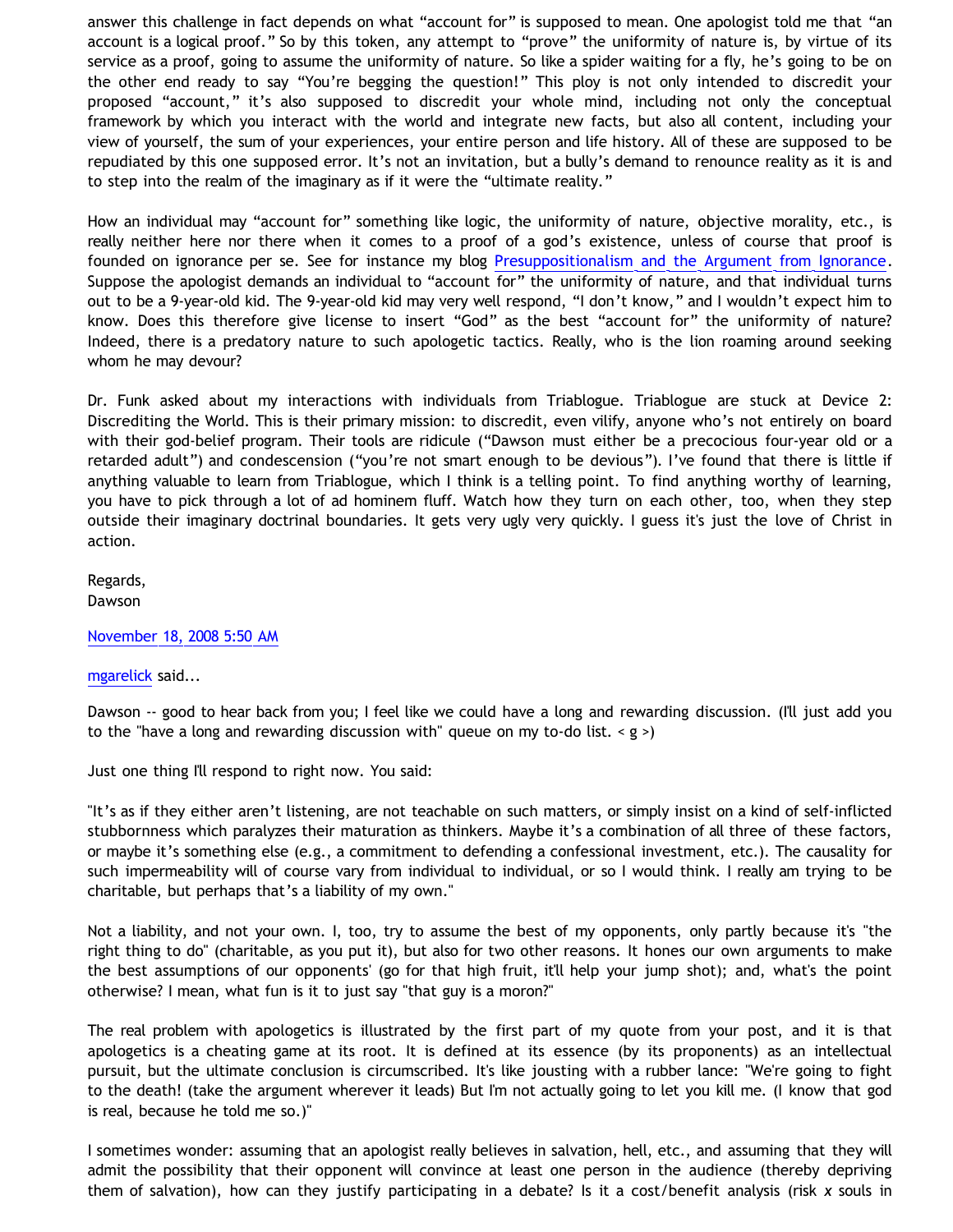order to save *y* souls)?

Anyway, that's my fun for today -- time for work. Thanks again for the opportunity.

[November 18, 2008 8:06 AM](http://bahnsenburner.blogspot.com/2008/11/2866303912011343865)

[Harold](http://www.blogger.com/profile/10897769844874861468) said...

Hello, I recently discovered this website. It's pretty heady, so I'm starting with your March '05 posts, lol.

Harold

[November 22, 2008 6:33 PM](http://bahnsenburner.blogspot.com/2008/11/1835873399278166472)

[Vytautas](http://www.blogger.com/profile/10563655929016752682) said...

Bahnsen Burner: Facts are not objective according to the Christian view.

Vytautas: To whom are facts not objective? If it is to a man's prospective, then I disagree because sense objects are able to affect the mind. If it is to God's prospective, then I disagree, since all objects are within his ruling providence.

Bahnsen Burner: But if any facts can be uncreated, why couldn't all other facts be uncreated?

Vytautas: It is due to the fact that there is a difference between the Creator and his creation.

Bahnsen Burner: In the end, on the Christian view, it's the desires of the Christian god which are absolute, not the facts we discover in reality. Talk about reducing a worldview to absurdity!

Vytautas: Please show the absurdity. I must be blind.

Bahnsen Burner: Facts which have traditionally been taken as "necessary" suddenly become "contingent," since all facts on the Christian view were "created." The fact that 2+2=4, for instance, was "created" by the Christian god.

Vytautas: When you use the term "fact", do you mean something that is true? Then there are truths as God knows them, and there are truths as we know them. Our idea of  $2+2=4$  is analogous to the way God knows this necessary truth due to the Creator/creature distinction.

Bahnsen Burner: If facts are dependent upon someone's will, as the Christian worldview holds, then obviously those facts have no necessary content of their own. Facts, on such a view, are not necessary, but utterly contingent, contingent upon the will of the being said to have the power to create and alter them.

Vytautas: Yes, but God is necessary as we discussed earlier. So if the will of God is apart of God, then the will of God is necessary as well. The facts are contingent on something that is necessary. Thus, the facts are saved.

Bahnen Burner: We can affirm the fact that John F. Kennedy is dead, but the Christian god, if it were real, could resurrect the assassinated president at any time if it wanted to.

Vytautas: Yes, but John F. Kennedy died November 22, 1963 in Dallas, Texas. God does not change this fact in space-time because he planed this since the foundations of the world. Only an irrational god would do that.

[December 03, 2008 11:46 AM](http://bahnsenburner.blogspot.com/2008/11/207010601703214994)

### [Justin Hall](http://www.blogger.com/profile/17804641315202800289) said...

I fail to see how anything could be either rational or irrational with regard to gods actions. being rational presupposes being able to choose the correct action as apposed to the incorrect action (irrational) after taking into account the objective facts pertinent to the choice before you. For god there can be no objective facts, everything conforms to his will. Basically if I want X and the facts are Y then I must do Z. God on the other hand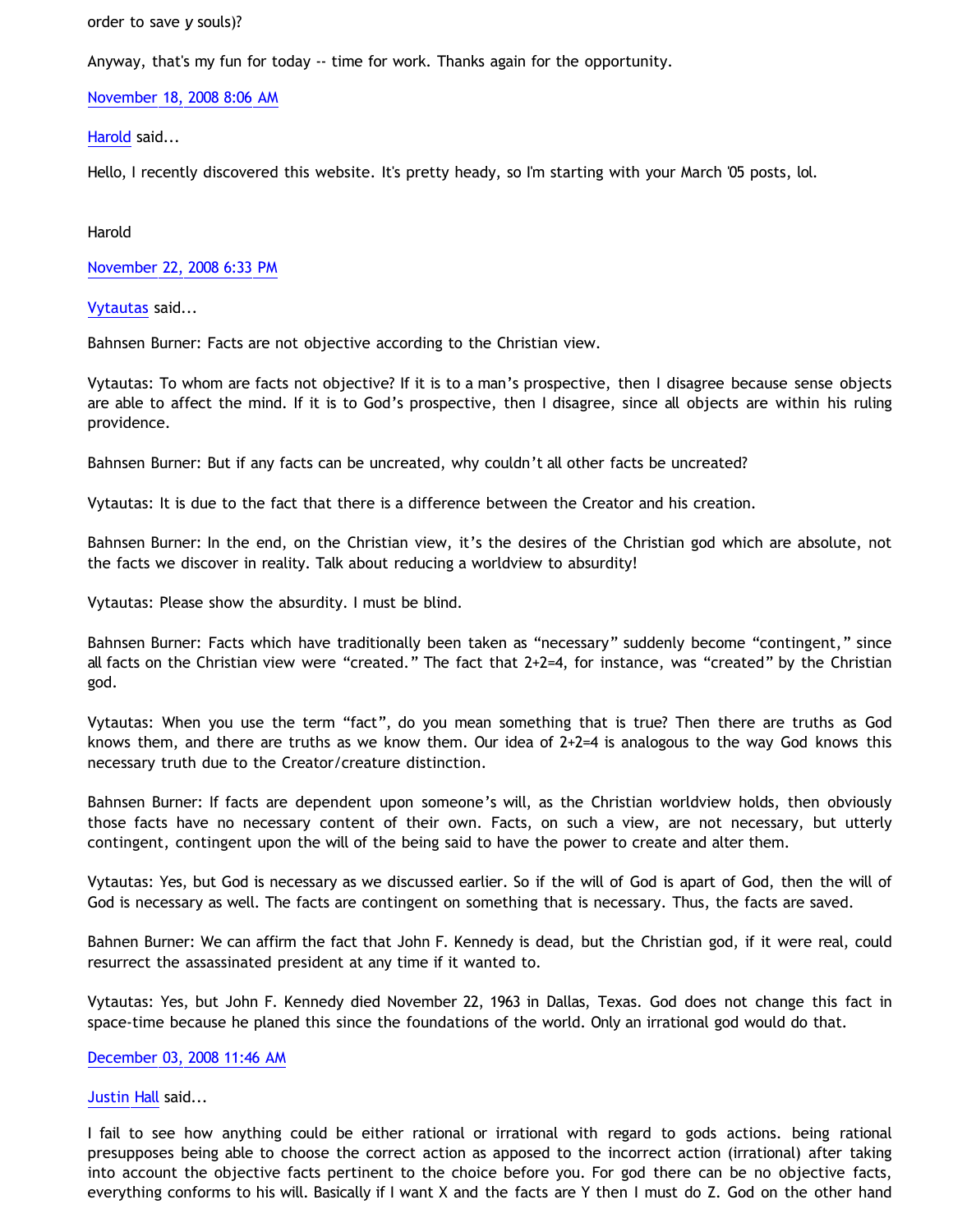just wishes X to conform to his will and to heck with Z. Thus nothing is rational or irrational for him. Further if we take god seriously then there is nothing that rules out the possibility that the earth was in fact created out of a soup can on December 1st 1970 with everyone alive at that moment created with the memories of the JFK assassination and we would have no way of knowing. In fact he can have changed the date form its original in say 1960 to 1963 just because it suits his whim and he could change our memories and recorded histories as well, we would never know. So if god is real and enjoys a subjective relationship with the objects of his awareness, then there are no objective facts for anyone, not him, not you, no one. You may complain that god would never lie to you, ask yourself how to you measure the word of a man? how can we measure gods word? By how it compares to a reality that is under his complete control? Where are the objective facts now? Vytautus I believe this cartoon universe is the absurdity you are looking for.

[December 04, 2008 3:59 PM](http://bahnsenburner.blogspot.com/2008/11/666953433070920111)

[Bahnsen Burner](http://www.blogger.com/profile/11030029491768748360) said...

Hi Vytautas,

It's good to hear from you again. Thanks for stopping by and sharing your comments.

I was going to work up a response to some of your points, but I had some questions on what you wrote because it's not clear what you're trying to say. When you say that you disagree in your initial point, are you saying that facts are not objective for anyone? Is this itself a fact? And if so, is it not itself an objective fact – i.e., a fact that is impervious to conscious intentions? What is the alternative to objectivity in your view, if not some form of subjectivism?

Also, when you say that "sense objects are able to affect the mind," what specifically do you mean by this, and why would you conclude from this that facts are not objective? How does that follow? It sounds like you're suggesting that the mind functions optimally if there are no sense objects to begin with to "affect the mind." Anyway, some clarity on what you were trying to say here would be helpful, because as it stands now it's vague and unsubstantial.

When you say that "God does not change [the fact that JF Kennedy died Nov. 22, 1963] in space-time because he [planned] this since the foundations of the world," specifically which fact are you talking about that your god "does not change"? That JFK is dead? Or that he died on a specific date? You claim that "only an irrational god" would change whichever fact is in question here, but why? It seems that you would consider anything your god plans and does "rational," even if it involved resurrecting JFK or revising the date on which he was assassinated. Surely you believe that your god is capable of performing both alterations, no? If so, it's within your god's power to do either one. And if you believed your god had a purpose for resurrecting JFK or changing the date on which he was assassinated, would you call that "irrational"? Justin gave some brief comments on why it's quizzical at best to ascribe rationality or irrationality to a god's behavior. I'm wondering if you could clarify what you were trying to say, and what you mean by "rational" and "irrational". I'm in agreement with Justin that, on my understanding of what rationality is, neither concept could apply. I can give some fundamental reasons why this is so if you like. But we're speaking about your god here, and your god is supposedly omniscient and all-powerful, and thus quite a fount of knowledge for us to learn.

Regards, Dawson

[December 05, 2008 5:31 AM](http://bahnsenburner.blogspot.com/2008/11/3385758413788451652)

[Vytautas](http://www.blogger.com/profile/10563655929016752682) said...

Bahnsen Burner: When you say that you disagree in your initial point, are you saying that facts are not objective for anyone?

Vytautas: Facts are objective for the Christian view as well any other view.

Bahnsen Burner: Is this itself a fact?

Vytautas: No, because a statement about the facts in general is not a statement about something objective, since it is subjective.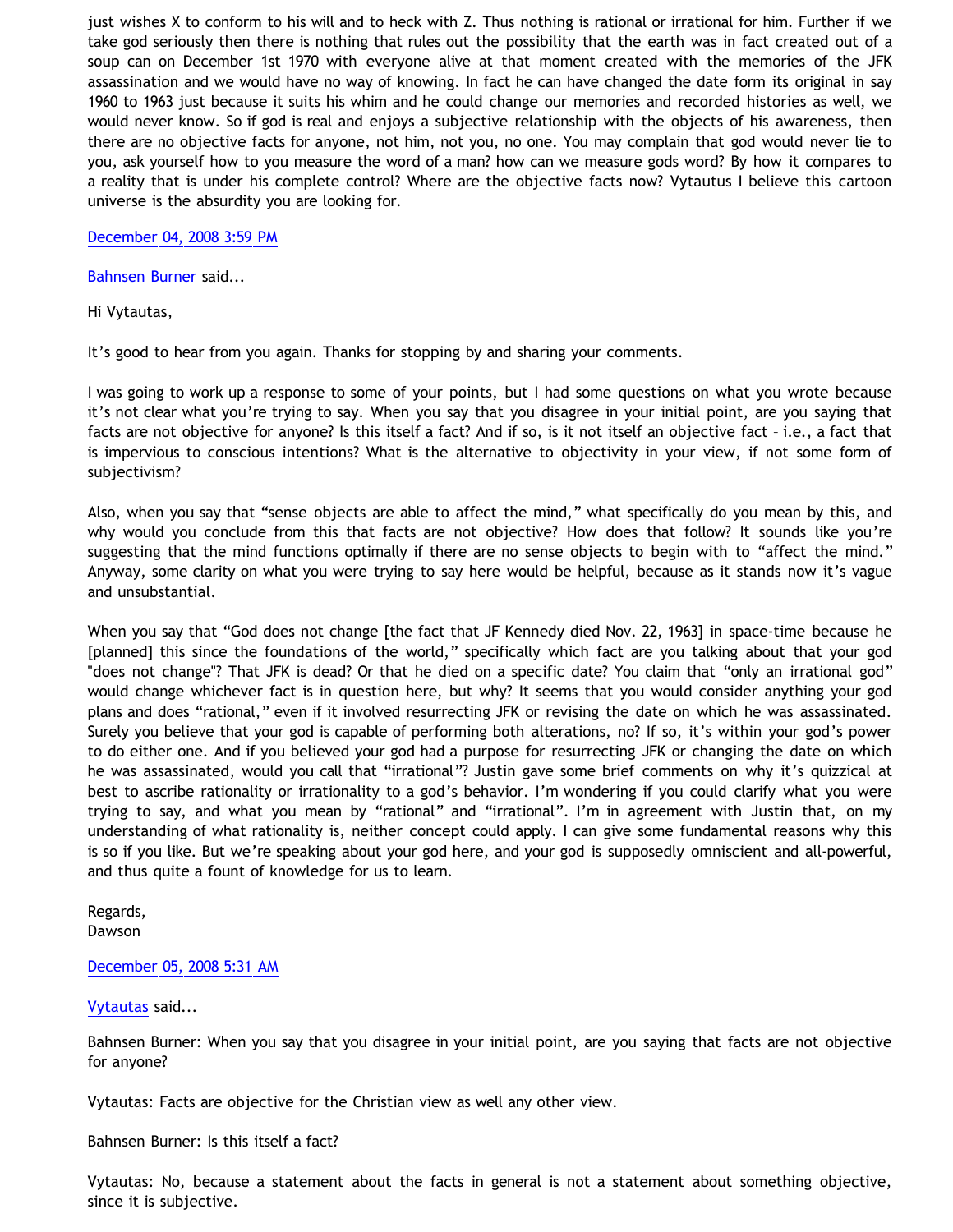Bahnsen Burner: And if so, is it not itself an objective fact – i.e., a fact that is impervious to conscious intentions? What is the alternative to objectivity in your view, if not some form of subjectivism?

Vytautas: We can know things objectively as well as subjectively. Why are there only facts and not statements about the facts?

Bahnsen Burner: Also, when you say that "sense objects are able to affect the mind," what specifically do you mean by this, and why would you conclude from this that facts are not objective?

Vytautas: A sense objects are identified by the senses, and the mind passively takes in information about the object. The passive act of apprehending an object affects the mind, but if the mind does not sense the object, then the object cannot be identified. I deny that facts are not objective.

Bahnsen Burner: How does that follow? It sounds like you're suggesting that the mind functions optimally if there are no sense objects to begin with to "affect the mind." Anyway, some clarity on what you were trying to say here would be helpful, because as it stands now it's vague and unsubstantial.

Vytautas: A mind has an intellect and a will. The intellect passively takes in information of the sense object, but the will must operate on the sense data to make it understandable. If the facts are not objective, then all of reality as we perceive it would be subjective. But we know things objectively as well as subjectively.

Bahnsen Burner: When you say that "God does not change [the fact that JF Kennedy died Nov. 22, 1963] in space-time because he [planned] this since the foundations of the world," specifically which fact are you talking about that your god "does not change"? That JFK is dead? Or that he died on a specific date?

Vytautas: It is the fact that the assassination happened in history. The event is not repeatable because it all ready happened. Even if JFK rose from the dead, that fact would be a different from the historical fact. So the same historical event cannot happen twice.

Bahnsen Burner: You claim that "only an irrational god" would change whichever fact is in question here, but why?

Vytautas: It is because an irrational god would change its plan when it is carried out. An irrational god does not plan everything in advance so it does not know everything in advance.

Bahnsen Burner: It seems that you would consider anything your god plans and does "rational," even if it involved resurrecting JFK or revising the date on which he was assassinated.

Vytautas: God is rational because he plans out history, but an irrational god is captive to his creation. We only know history after the fact. So we don't know if God will resurrect JFK, but he will not revise the date on which he was assassinated because then God would be inconstant with what he has decreed.

Bahnsen Burner: Surely you believe that your god is capable of performing both alterations, no?

Vytautas: I deny that God is capable of performing both alterations, since it would make him irrational.

Bahnsen Burner: If so, it's within your god's power to do either one.

#### Vytautas: Yes

Bahnsen Burner: And if you believed your god had a purpose for resurrecting JFK or changing the date on which he was assassinated, would you call that "irrational"?

#### Vytautas: No

Bahnsen Burner: Justin gave some brief comments on why it's quizzical at best to ascribe rationality or irrationality to a god's behavior. I'm wondering if you could clarify what you were trying to say, and what you mean by "rational" and "irrational".